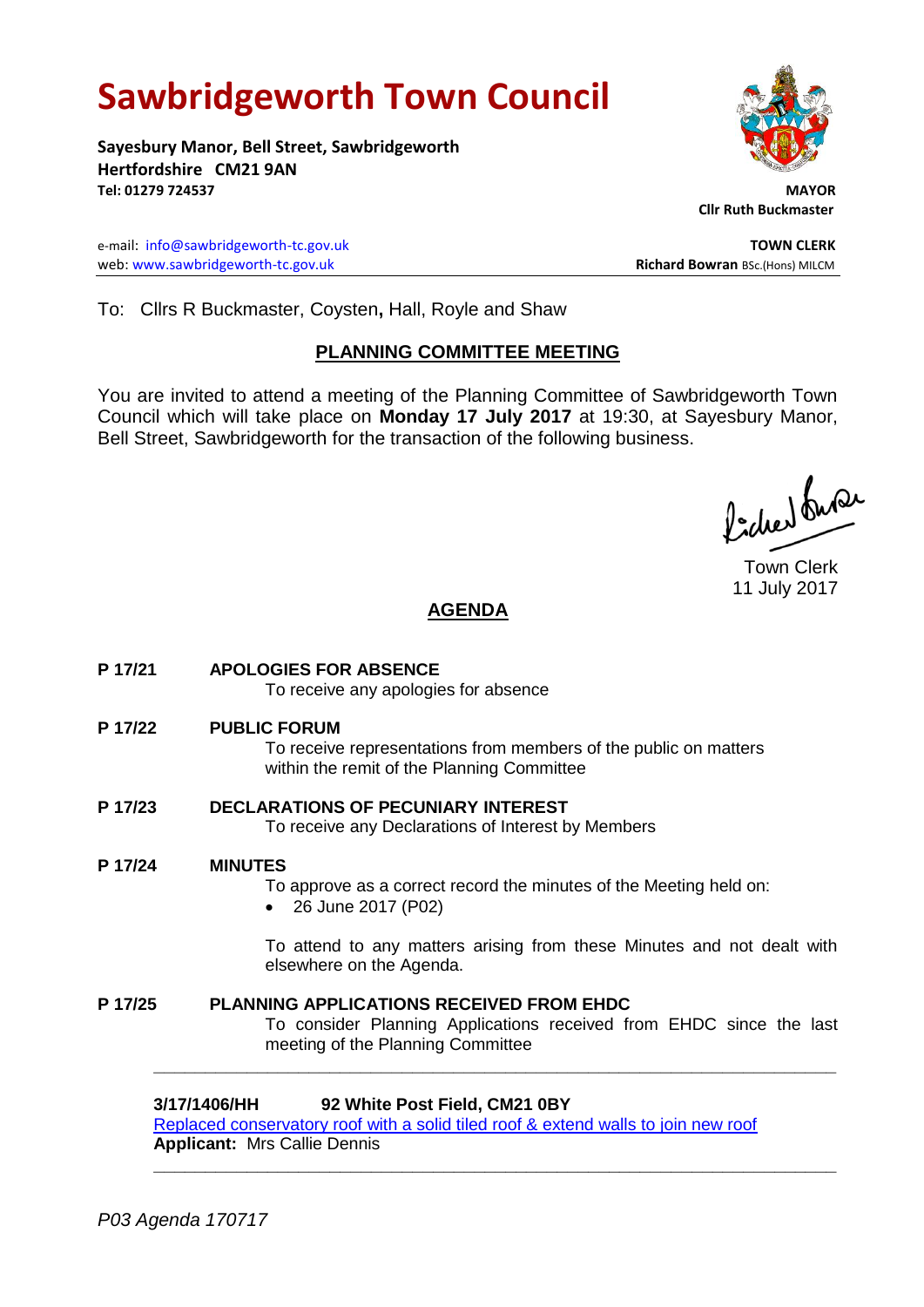#### **3/17/1418/HH Little Orchard, London Road, Spellbrook, CM23 4BA** [Single storey rear extension](https://publicaccess.eastherts.gov.uk/online-applications/applicationDetails.do?activeTab=summary&keyVal=ORSF46GL00X00) **Applicant:** Mr And Mrs P Fordham

**\_\_\_\_\_\_\_\_\_\_\_\_\_\_\_\_\_\_\_\_\_\_\_\_\_\_\_\_\_\_\_\_\_\_\_\_\_\_\_\_\_\_\_\_\_\_\_\_\_\_\_\_\_\_\_\_\_\_\_\_\_\_\_\_\_\_**

**\_\_\_\_\_\_\_\_\_\_\_\_\_\_\_\_\_\_\_\_\_\_\_\_\_\_\_\_\_\_\_\_\_\_\_\_\_\_\_\_\_\_\_\_\_\_\_\_\_\_\_\_\_\_\_\_\_\_\_\_\_\_\_\_\_\_**

**\_\_\_\_\_\_\_\_\_\_\_\_\_\_\_\_\_\_\_\_\_\_\_\_\_\_\_\_\_\_\_\_\_\_\_\_\_\_\_\_\_\_\_\_\_\_\_\_\_\_\_\_\_\_\_\_\_\_\_\_\_\_\_\_\_\_**

**\_\_\_\_\_\_\_\_\_\_\_\_\_\_\_\_\_\_\_\_\_\_\_\_\_\_\_\_\_\_\_\_\_\_\_\_\_\_\_\_\_\_\_\_\_\_\_\_\_\_\_\_\_\_\_\_\_\_\_\_\_\_\_\_\_\_**

#### **3/17/1432/HH Rushmead, London Road, Spellbrook**

[Retrospective application for single storey rear extension](https://publicaccess.eastherts.gov.uk/online-applications/applicationDetails.do?activeTab=summary&keyVal=ORUEMKGLHBG00) **Applicant:** Mr K Chauhan

#### **3/17/1498/HH 10 Rushfield, CM21 9NF**

[Raise roof and the provision of front and rear dormer windows](https://publicaccess.eastherts.gov.uk/online-applications/applicationDetails.do?activeTab=summary&keyVal=OS7DBYGLHG300) **Applicant:** Mr And Mrs Cordel

#### **P 17/26 LATE PLANNING APPLICATIONS**

To deal with Planning Applications received from EHDC following the Publication of this Agenda and received before 14 July 2017

# **P 17/27 PLANNING DECISIONS MADE BY EHDC**

To receive Planning Decisions from EHDC

#### **3/17/1014/FUL Riverside View, Spellbrook Lane East, CM22 7SE**

[Demolition of existing dwelling and other non-residential structures, erection of 4no.](https://publicaccess.eastherts.gov.uk/online-applications/applicationDetails.do?activeTab=summary&keyVal=OP2EO3GLGLE00)  [dwellings with associated internal access roads and landscaping](https://publicaccess.eastherts.gov.uk/online-applications/applicationDetails.do?activeTab=summary&keyVal=OP2EO3GLGLE00)

**\_\_\_\_\_\_\_\_\_\_\_\_\_\_\_\_\_\_\_\_\_\_\_\_\_\_\_\_\_\_\_\_\_\_\_\_\_\_\_\_\_\_\_\_\_\_\_\_\_\_\_\_\_\_\_\_\_\_\_\_\_\_\_\_\_\_**

#### **Applicant: Jack Stanley Homes Ltd** *STC Comment:* No objection *EHDC Decision:* Refused. Green belt, flood risk, close proximity of the Stort Main River

#### **3/17/1077/HH 19 Honeymeade, CM21 0AR**

[Demolition of garage and outbuilding. Erection of a single storey rear and two storey side](https://publicaccess.eastherts.gov.uk/online-applications/applicationDetails.do?activeTab=summary&keyVal=OPMS01GLGPE00)  [extension.](https://publicaccess.eastherts.gov.uk/online-applications/applicationDetails.do?activeTab=summary&keyVal=OPMS01GLGPE00) **Applicant: Mr David Martin** *STC Comment:* No objection

*EHDC Decision:* Granted

**3/17/1267/ODPN Suite 1, Plymouth House, The Square, CM21 9AE** [Change of use of the building from B1\(a\) office use](https://publicaccess.eastherts.gov.uk/online-applications/applicationDetails.do?activeTab=summary&keyVal=OQRTQ0GL00X00) to C3 dwellinghouses (4 apartments) **Applicant: Butcher And Charles STC Comment:** Objection. Loss of commercial premises *EHDC Decision:* Application withdrawn by Applicant/Agent